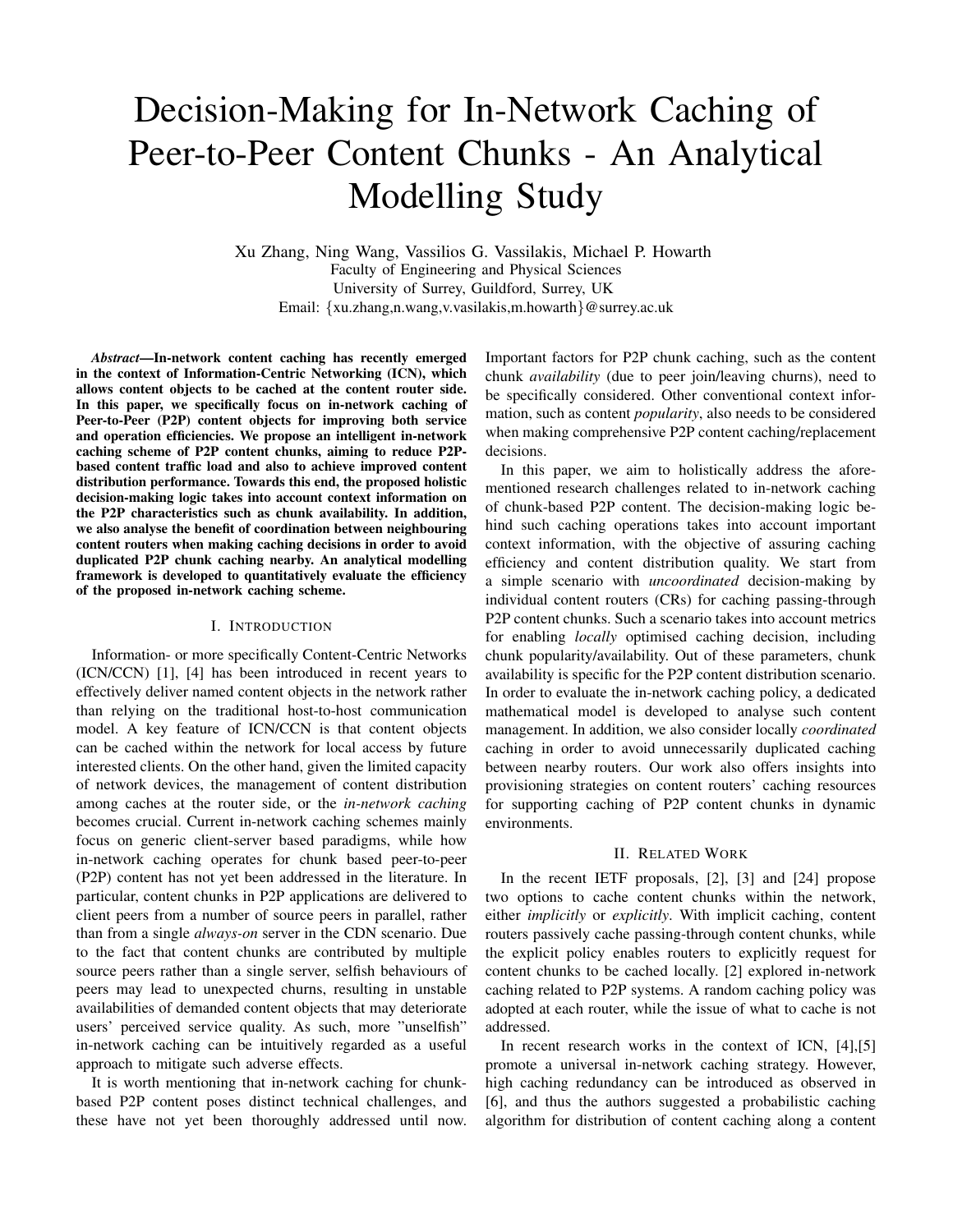delivery path, based on caching capacities of content routers for a given path per unit time. A simpler policy is proposed in [15], in which caching decisions are taken uniformly with a fixed probability. Similarly, a random autonomous caching scheme is adopted in [8], suggesting caching data packets and processing data requests in a random way, such that a simple load-sharing between routers can be provided. [27] develops a Markov model to evaluate the in-network caching performance, and they show the performance gain under universal caching compared to non-caching scenario.

In the context of coordinated in-network caching, there are only a few relevant works [9]-[14], [16][25]. [12]-[14] mainly explored the forwarding and routing scheme, while [16] focused on traffic engineering's point of view to promote collaboration in a two-level hierarchical manner, with the adoption of a universal caching policy. [10] and [11] both promoted implicit coordination to cache popular chunks at routers along a delivery path. And [9] proposed a collaboration scheme that goes beyond the en-route routers, the caching decision of which is based on solely content popularity measured in a wide scope of the whole network. Authors in [25] mainly explored the optimality of coordination among content routers of CCN, by developing an optimization model to deal with the trade-offs between network performance and the coordination cost.

[7], [18] and [19] are the only identified research works related to P2P in-network caching. Authors in [7] suggested to deploy in-network caches inside access networks rather than in every cacheable network device, in order to localize overlay traffic inside a network to avoid costly inter-domain traffic and to achieve the improved performance of end users. While [18] established a test platform to show the basic benefits of innetwork caching in P2P systems in terms of traffic redundancy elimination, the content distribution at routers still followed a random way. And [19] mainly explored the cache placement policy along the delivery paths without considering caching decisions.

Different from the above research works, we focus on the development of efficient in-network caching policies of P2P contents in this paper, from both independent and coordinated perspectives. Specifically, due to dynamic P2P features, content availability has become a critical issue for P2P systems [20], and this is specifically taken into account in our work. Although [21] explored an optimal content placement, they mainly focused on the content caching at end peers in the scenario of video-on-demand P2P, wherein content popularity is solely taken into account. A fluid model is developed in [22] to minimize the inter-domain traffic for caches deployed at the boundary of ISPs, while how efficient caching policies can be achieved is not explored.

# III. IN-NETWORK CACHING OF P2P CONTENT CHUNKS

### *A. Scheme overview*

It is worth mentioning that, it is not our objective to provide detailed specification of in-network caching based on specific P2P applications. Instead we mainly focus on theoretical



Fig. 1. An example for in-network P2P chunk caching

analysis on the *decision-making logic* in performing such operations in P2P environments. This work is mainly based on *implicit caching* of P2P content chunks, in which content routers do not actively request content chunks from peer users. According to the proposed caching scheme, content routers have the capability of caching passing-through P2P chunks according to specific policies. On the other hand, each content router may intercept P2P chunk availability advertisements originated from application source peers on the user side. An intermediate content router may update a passing-through availability advertisement provided that: (1) the router has locally cached content chunk(s) that have relevance to the chunks being advertised (e.g. belonging to the same content object like a movie); and (2) there are locally cached chunks that are not advertised in the original availability message from the source peer. If this is the case, the content router may insert in an opaque manner the identifier of the "missing" relevant chunks it has already cached into the advertisement message. Thereafter, the content router then forwards the updated advertisement to the targeted requesting peers. In this case, the requesting peers become aware of the chunk availability from the original source peer, and hence may send chunk requests towards it. When the intermediate content router receives such a request, it is able to serve the requesting peer with the chunks that have been locally cached.

Fig. 1 illustrates a simple scenario on the basic operation of in-network P2P chunk caching. Assume that the intermediate content router has cached chunks No. 2, 4 and 5 for content item *A*. Peer *U*1 sends out its chunk availability advertisement for Content *A* (including chunks 1, 4, 5, 8). When the content router receives the message, it may silently insert chunk ID of 2 into the advertisement and forwards it to other potentially interested peers. As such, when peer *U*2 receives the message including chunks 1, 2, 4, 5 and 8, it assumes all of them can be provided by peer *U*1. When the intermediate router has received the content requests for those chunks, it is able to serve chunk 2 that has been locally cached. This type of innetwork P2P caching and serving operation is transparent to the peers at the user side. It can be inferred that in order to support such an in-network chunk caching operation, routing needs to be symmetric within the network. Indeed this has been the common practice for both IP and MPLS networks within a single autonomous domain. How such a technique can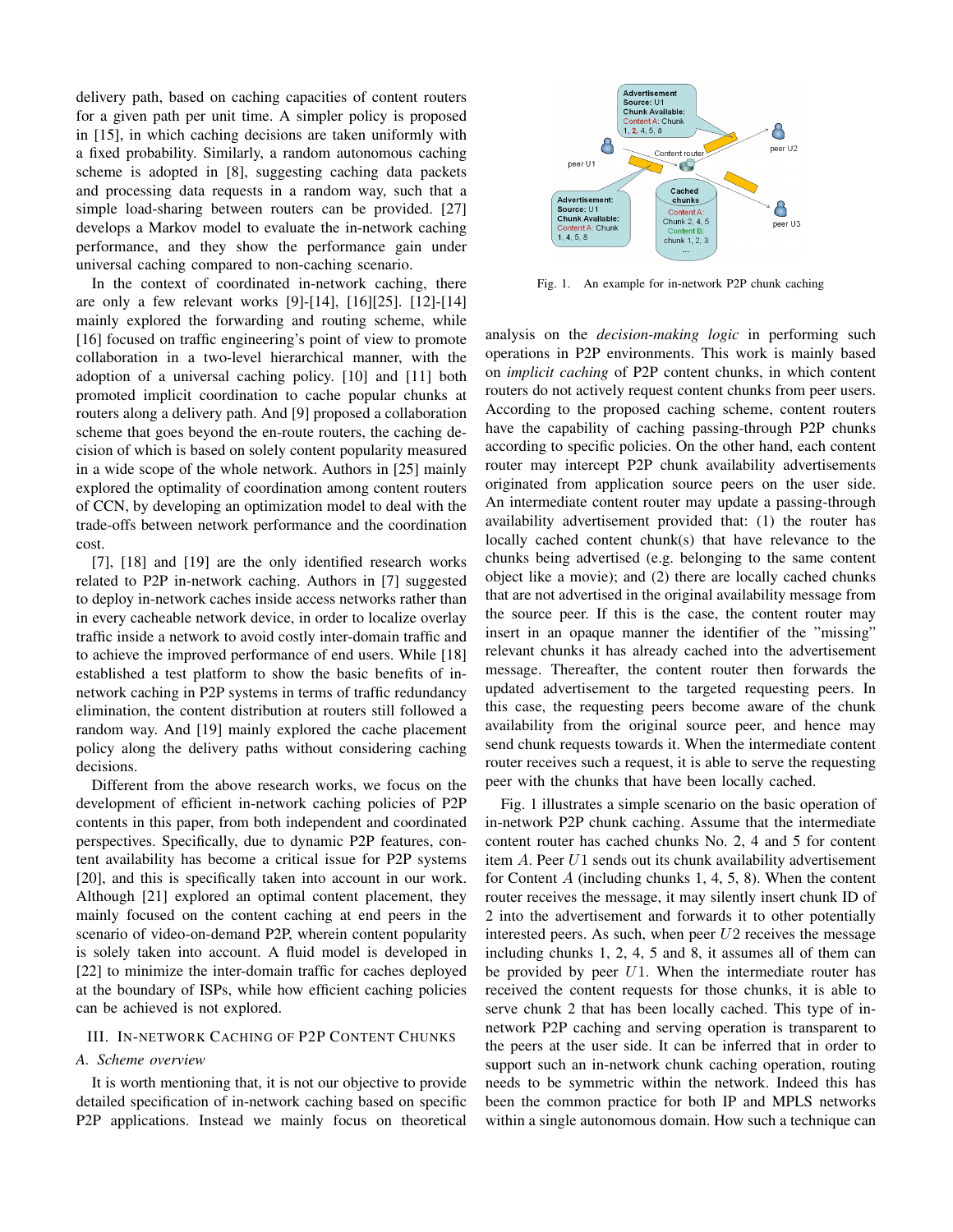be applied at the Inter-domain scale (with possibly asymmetric BGP routing) will be left for our future study.

The chunk availability is a specific concern for P2P systems, since as noted in [20] 40% of the swarms suffer from the lack of available publishers for more than 50% of the time. As such, severe access burden to the source peer can be incurred. Therefore, content unavailability issue is critical for P2P systems. Let  $A_j$  denote chunk  $j$ 's availability intensity, expressed as  $\frac{a_j}{\sum_i a_i}$ , given  $a_j$  as the number of replicas of chunk *j* available at source peers. Thus  $(1 - A_j)$  indicates chunk *j*'s unavailability degree. Let *P op<sup>j</sup>* denote chunk *j*'s popularity degree, expressed as  $\sum_{r=1}^{n_{req_j}}$  given  $n_{req_j}$  as the number of requests for chunk  $j$  received at the content router.  $\sum_i a_i$  and  $\sum_i req_i$  are the normalized factor with respect to all the cached items in the router. Since in the ICN scenario [4], common requests for the same content object can be identified and thus be aggregated at a router, the value of  $n_{req_j}$  can thus be obtained. And the value of  $a_j$  can be obtained during the procedure of content advertisement originated from source peers when establishing connections with each other, as stated previously of Fig. 1.

Then the content routers are configured to be able to cache in-coming chunks in a probabilistic way as the following. For the rest of the paper, we use "router" and "cache" interchangeably to refer to the cacheable intermediate node.

$$
Prob_{caching}(j) = Pop_j \cdot (1 - A_j)
$$
 (1)

Hence, based on the context information above, content routers can locally serve follow-up content chunk requests with cached chunks by *intercepting* the requests from end peers. However, such independent decision-making can still incur caching inefficiency, such as huge cache redundancy, due to the lack of awareness of other routers' caching states. Therefore, it is necessary to enable coordination between neighbouring routers so as to eliminate the cache redundancy *nearby*. In order to achieve this, neighbouring content routers may periodically exchange with each other a list of locally cached P2P chunks. For scalability consideration, neighboring routers may use Bloom Filter (BF) based techniques to aggregate the identifiers of their currently cached chunks before exchanging such information with each other. Such a technique has been applied in a recently work on ICN [23], and detailed description on its adaptation to our scheme will not be elaborated in this paper. With coordination, the router is able to check the latest information advertised by its neighbouring routers regarding their cached chunks. If the chunk has already been cached elsewhere, the router simply forwards it to downstream routers without caching it locally. Otherwise, the router makes caching decision based on Eq. (1).

#### *B. In-network P2P Caching Model*

In the following we develop a simple model to investigate the caching performance of in-network P2P caching. Following the common practice in relevant works, a unified chunk



Fig. 2. CTMC of the caching process at a single router of a chunk

size is assumed and thus the cache capacity can be expressed as the number of chunks, defined as *n*. We assume requests for the chunk indexed as *j* arrive as a Poisson process with rate  $\lambda_i$  following the common assumption of [27]. A cached item can be evicted based on a Least Recently Used (LRU) or a Least Frequently Used (LFU) cache eviction policy. In some cases, a random eviction policy [17] is adopted due to its simplicity and line-speed caching operations.

*1) Model of the Caching Process of A Single Independent Router:* The caching states of a chunk *j* can be modelled by a two-state continuous-time Markov chain (CTMC) in Fig. 2. State (0) corresponds to a non-cached case and state (1) corresponds to a cached-case of the chunk. The transition from state (0) to state (1) indicates a caching action of the chunk, with rate at  $\lambda(j)$ . And the transition from state (1) to state (0) implies an eviction action of the chunk, with rate at  $\mu(j, j')$ , where  $j'$  is the index of the following in-coming chunk when chunk *j* is cached.  $\lambda(j)$  mainly depends on two factors: the caching policy  $(Prob_{caching}(j))$  and the corresponding requests pending at the router. Requests arrival rate  $(\lambda_i)$ indicates the demand for the chunk recorded at a router, while the caching policy determines the possibility for the chunk to be cached. Based on the cache replacement policy, a cached item can be replaced by an in-coming chunk only if a caching decision is made when the cache is fully occupied. If a random eviction policy is applied, the probability of any cached item to be replaced is  $1/n$ , where *n* is the cache capacity. Under the LFU eviction policy, the probability of the cached item *j* to be evicted can be formulated to  $\frac{1-P_{op_j}}{n}$ . Then transition rates of  $\lambda(j)$  and  $\mu(j, j')$  can thus be defined as the following, respectively.

$$
\lambda(j) = \lambda_j \cdot Prob_{caching}(j) \tag{2}
$$

$$
\mu(j, j') = \lambda(j') \cdot Prob_{eviction}(j) \tag{3}
$$

where  $Prob_{eviction}(j)$  is the probability that the cached chunk *j* is to be replaced by the in-coming chunk *j ′* based on Eq. (1). Note  $\lambda(j')$  can be an average value of all the in-coming chunks when the analysis is conducted.

Then according to the Markov property [26], we can derive the steady-state probability  $P_i$  that the system is in state  $(i)$ , along with the boundary condition  $\sum_{i} P_i = 1, i \in \{0, 1\}.$ Thus the lifetime of the chunk *j* cached can be derived based on Eq.  $(2)$  and  $(3)$  as

$$
P_1(j, j') = \frac{\lambda(j)}{\lambda(j) + \mu(j, j')} \tag{4}
$$

A longer lifetime of a chunk in the cache implies that more requests received at the router can be satisfied, which is directly correlated to cache hits [27].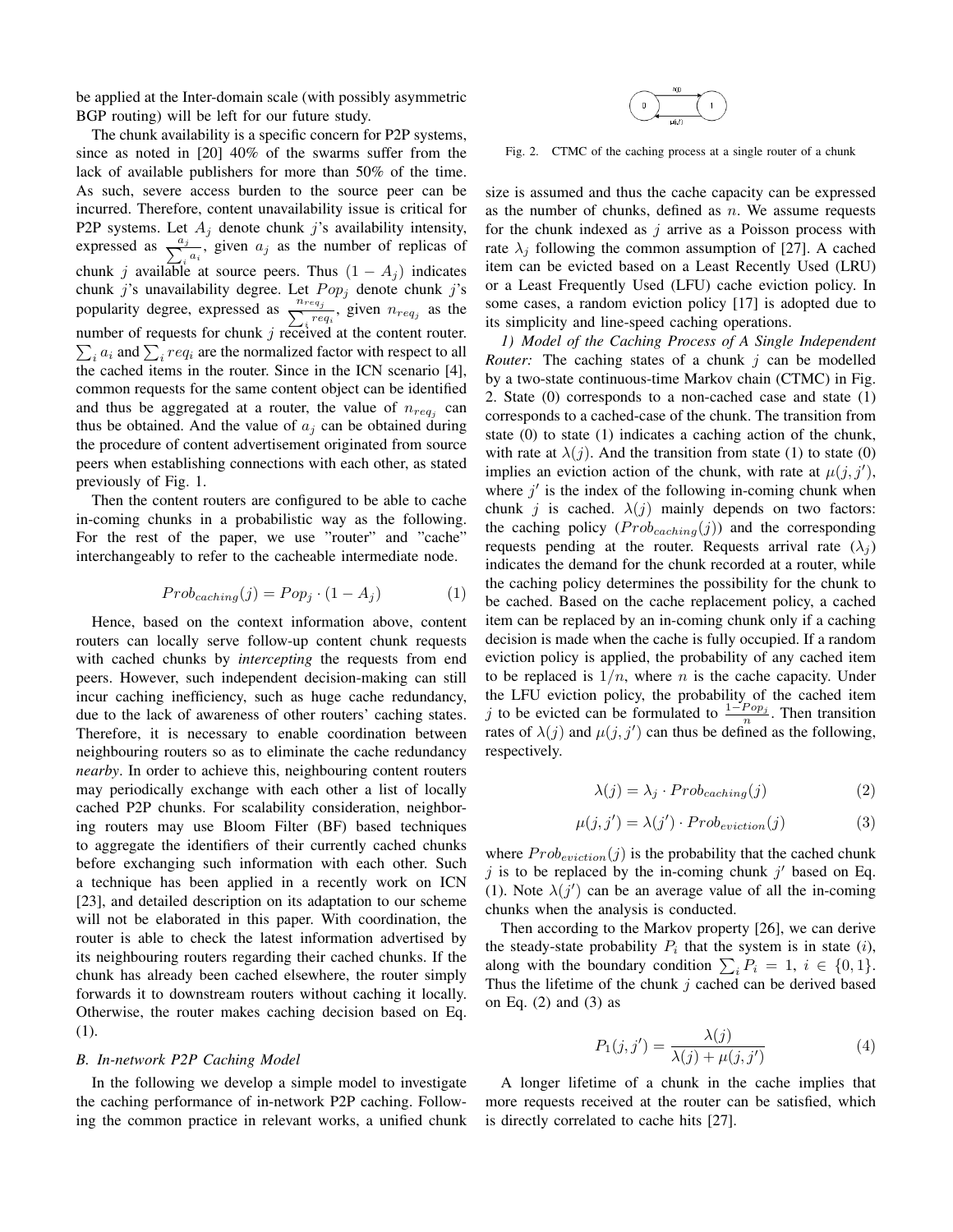

Fig. 3. CTMC of coordinated caching process among two neighbouring routers of the same content chunk

*2) Model of the Caching Process of Multiple Coordinating Routers:* In order to investigate the cache redundancy and the diversity of content distribution between neighbouring routers, we extend our analysis above to a multi-router modelling. The caching state (*i*) ( $i \in \{0, 1, \ldots, 2^n - 1\}$ ) is characterized as the *ith* case regarding the distribution of a single chunk in a neighbourhood of *n* caches. Thus for a pool of *n* neighbouring routers, the overall caching states for a single chunk can be characterized as  $2^n$  states. Specially, with *n* neighbouring routers coordinating with each other, state  $(i, j, k, ...)$  cor- $\overbrace{\phantom{aaaaa}}^n$ 

*n* responds to a case of the distribution of a chunk among *n* neighbouring routers, wherein binary values of  $i, j, k, \ldots = 1$ indicates a cached case of the chunk, otherwise  $i, j, k, ... = 0$ . From the analytical aspect, the goal of the coordinated caching can be formulated to reducing the *cache redundancy ratio* (R) of the probability that a single chunk is held by more than one router in a neighbourhood, so as to improve the diversity of content distribution.

For illustration simplicity, a CTMC model with two neighbouring routers (e.g., router *A* and *B*) is given in Fig. 3 to depict the distribution of a single chunk among two neighbouring routers. The dotted transitions show the case of caching process under non-cooperation, wherein a duplicate caching can happen even if one of the neighbouring routers already holds a replica. A direct transition from state (0,0) to state (1,1) can happen if the same data is demanded by multiple requestors via different delivery paths, wherein  $\lambda_{AB}(j) = \lambda_A(j) \cdot \lambda_B(j), \mu_{AB}(j, j') = \mu_A(j, j') \cdot \mu_B(j, j')$ based on Eq. (2) and (3). Then the cache redundancy ratio is calculated as  $R = P_3(t)$  in Fig. 3.

#### IV. NUMERICAL RESULTS

In this section, we show the caching performance under the proposed caching policy, compared with the universal caching and the popularity-based caching policies.

We evaluate the lifetime  $(P_1(j, j'))$  of a chunk cached under different caching policies in Fig. 4, with popularity degree as  $Pop_j = 0.5$ , and availability degree as  $A_j = 0.1$ . Setting  $Pop_{j'} = 0.6$  and  $A_{j'} = 0.8$  for the newly incoming chunk *j'*, with  $\frac{\lambda'_j}{\lambda_j} = 1.2$ , the results in Fig. 4 show the caching performance of a rare chunk. As compared, the proposed strategized caching policy outperforms other caching policies greatly, while the universal caching with random eviction policy is the worst, due to its blind-eviction of cached items. Note the popularity-based caching policy, however, can perform even worse than the universal caching policy, which



Fig. 4. Lifetime of the chunk cached in the router under different caching policies

is different from the CDN-based in-network caching [10]- [11] that claimed a better performance under the popularitypromoted caching. The rational is mainly due to P2P features that source peers are not always available as the always-on server of CDN, and thus for rare chunks considered in the analysis settings, the lifetime of them at a cache under the popularity-based caching policy can be small if its popularity is not ranked high. As such, a strategized caching policy with particular concern of content availabilities is crucial for dissemination of rare chunks in the network of P2P systems.

Next, we evaluate the impact of chunk availability on the caching performance. Following the settings above with cache size fixed, the lifetime of  $(P_1(j, j'))$  a chunk cached is plotted in Fig. 5, with its availability intensity varying from rare  $(A_i = 0.1)$  to ubiquitous at source peers  $(A_i = 0.7)$ . As shown in the figure, distinct chunk can acquire the longest lifetime in a router under the proposed strategized caching policy, compared to other caching policies. The steady trend under native policies indicates the chunk availability-blind caching of in-coming chunks, while the decreasing trend under the proposed policy implies the promotion of caching rare chunks. As noted, the popularity-based caching policy can suffer from slightly worse performance than the universal LFU caching policy. Similar reason as the above can be also applied here that only popular chunks are preferred to be cached under the popularity-based policy.

As such, based on results from Fig. 4 and 5, we observe that a popularity-based caching policy is not promising for innetwork P2P caching, due to the chunk availability dynamics at source peers. On the other hand, with particular concern of context information, especially chunk availability, a more strategized caching policy can help to achieve efficient data distribution among caches in the network for P2P content chunks.

Next, we evaluate the cache redundancy between coordination and incoordination. The cache redundancy ratio based on the model in Fig. 3 is shown in Fig. 6. As shown in the figure, the trend of the cache redundancy is increasing with time elapsing due to Markov property of transient probabilistic results, with  $t \to \infty$ , the results reach steady states. Given the